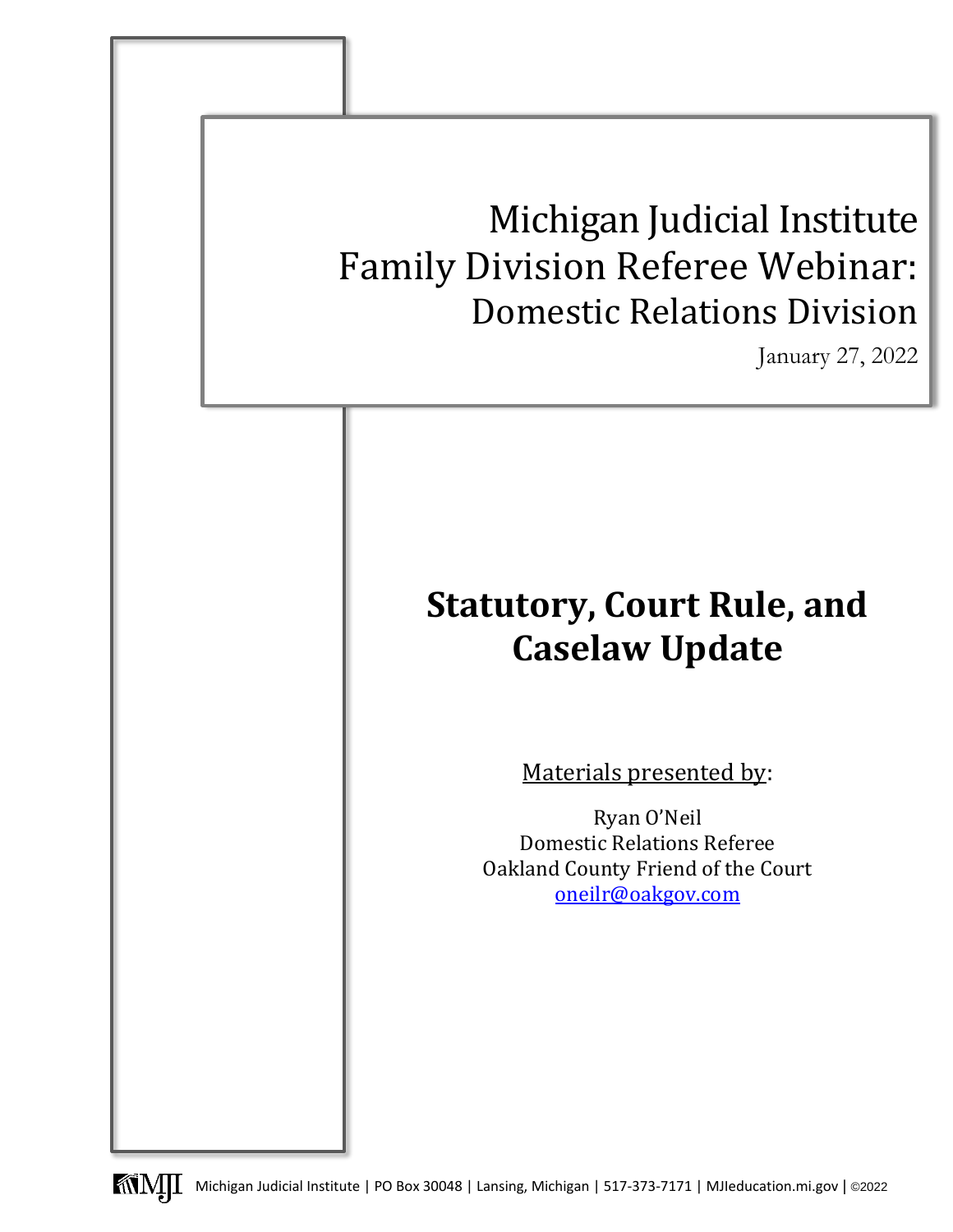Michigan Judicial Institute Domestic Referee Seminar Statute, Court Rule, Caselaw Update 2021-22

By: Ryan M. O'Neil Oakland County Friend of the Court

# **Court Rules**

*MCR 2.107(G)* 

(G) Notwithstanding any other provision of this rule, until further order of the Court, all service of process except for case initiation must be performed using electronic means (e-Filing where available, email, or fax, where available) to the greatest extent possible. Email transmission does not require agreement by the other party(s) but should otherwise comply as much as possible with the provisions of subsection  $(C)(4)$ .

# *MCR 2.407(G)*

(G) Notwithstanding any other provision in this rule, until further order of the Court, AO No. 2012-7 is suspended and trial courts are required to use remote participation technology (videoconferencing under this rule or telephone conferencing under MCR 2.406) to the greatest extent possible. In doing so, courts must:

(1) Verify that participants are able to proceed remotely, and provide reasonable notice of the time and format of any such hearings for parties, other participants, and the general public in a manner most likely to be readily obtained by those interested in such proceedings.

(2) Allow some participants to participate remotely even if all participants are not able to do so. Judicial officers who wish to participate from a location other than the judge's courtroom shall do so only with the written permission of the court's chief judge. The chief judge shall grant such permission whenever the circumstances warrant, unless the court does not have and is not able to obtain any equipment or licenses necessary for the court to operate remotely.

(3) Ensure that any such proceedings are consistent with a party's Constitutional rights, and allow confidential communication between a party and the party's counsel.

(4) Provide access to the public either during the proceeding or immediately after via access to a video recording of the proceeding, unless the proceeding is closed or access would otherwise be limited by statute or rule.

(5) Ensure that the manner in which the proceeding is conducted produces a recording sufficient to enable a transcript to be produced subsequent to the proceeding.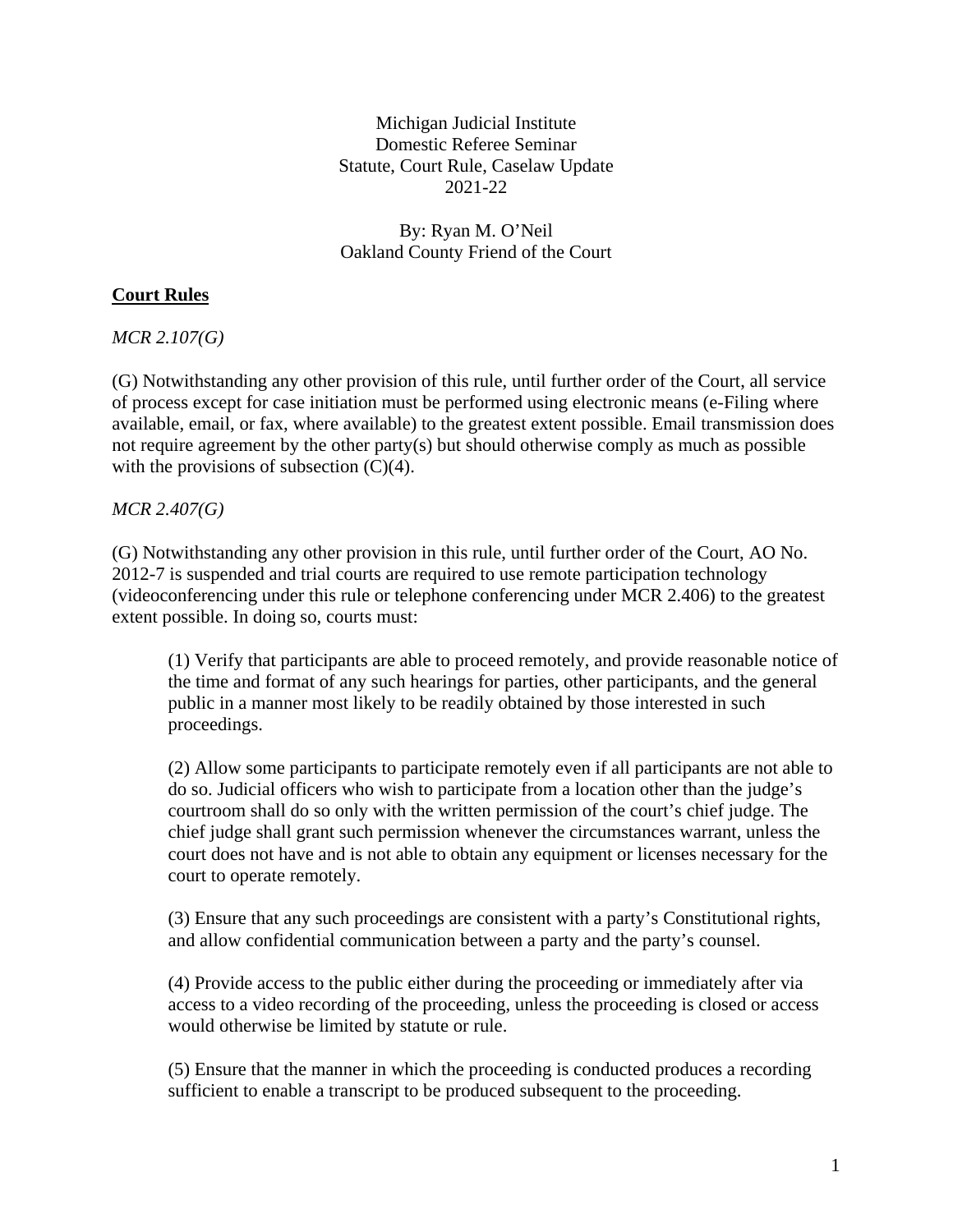(6) Ensure that any such remote hearings comply with any standards promulgated by the State Court Administrative Office for conducting these types of proceedings.

(7) Waive any fees currently charged to allow parties to participate remotely.

Courts may collect contact information, including mobile phone number(s) and email address(es) from any party or witness to a case to facilitate scheduling of and participation in remote hearings or to otherwise facilitate case processing. A court may collect the contact information using a SCAO-approved form. The contact information form used under this provision to collect the information shall be confidential. An email address for an attorney must be the same address as the one on file with the State Bar of Michigan.

# **Statutes**

# *MCL 552.628*

- (1) For a friend of the court case, a payer's occupational license or recreational or sporting license, or any combination of the licenses may be suspended if both of the following circumstances are true:
	- a. An arrearage has accrued in an amount greater than the amount of periodic support payments payable for 2 months under the payer's support order.
	- b. An order of income withholding is not applicable or has been unsuccessful in assuring regular payments on the support obligation and regular payments on the arrearage.
- (2) For a friend of the court case, a payer's driver license may be suspended if both of the circumstances in subsection (1) are true and both of the following additional circumstances are true:
	- a. The court has conducted an ability to pay assessment and determined that the payer has an ability to pay the support but is willfully not making his or her support payments.
	- b. The office of the friend of the court determines that no other sanction would be effective in assuring regular payments on the support obligation and regular payments on the arrearage.
- (3) Before seeking the suspension of a license described in subsection (1) or (2), the office of the friend of the court shall send the payer a notice that includes all of the following information:
	- a. The amount of the arrearage.
	- b. That the payer's occupational license, driver license, or recreational or sporting license, or any combination of the licenses may be subject to suspension.
	- c. That a suspension order or notice will be sent to the licensing agency unless the payer responds by paying the arrearage or requesting a hearing within 21 days after the date of mailing the notice.
	- d. That, if a hearing is requested, the payer may do either of the following at the hearing:
		- i. Object to the proposed suspension based on a mistake of fact concerning the overdue support amount or the payer's identity.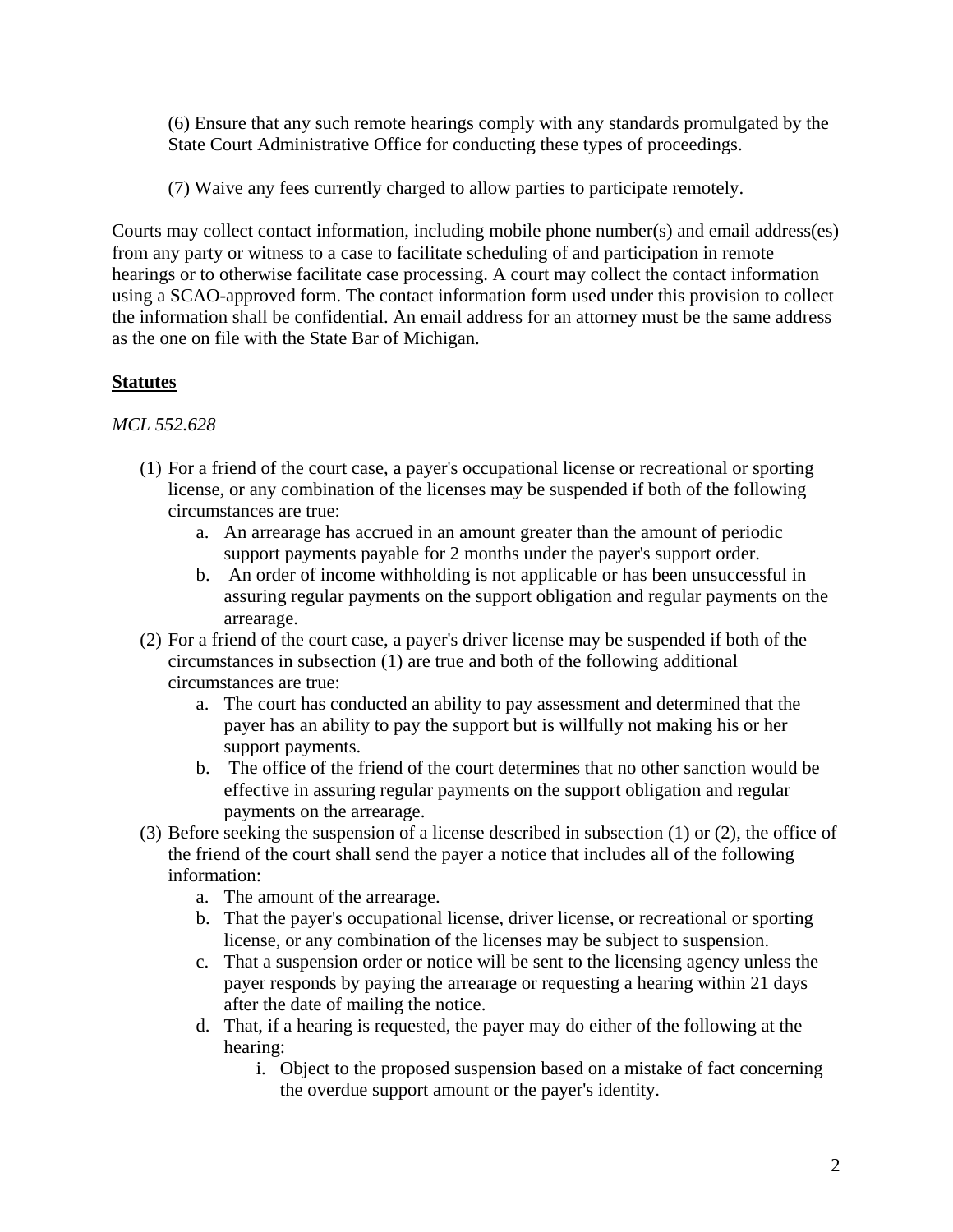- ii. Ask the court to order a schedule for the payment of the arrearage.
- e. That, if the payer believes that the amount of support ordered should be modified due to a change in circumstances, the payer may file a petition with the court for modification of the support order.

# **Case Law**

*Custody*

## *O'Brien v. D'Annunzio* **\_\_\_\_\_ Mich \_\_\_\_, \_\_\_\_\_\_ NW2d\_\_\_\_\_ (Docket No. 161335) (June 11, 2021)**

In a November 2017 order, the trial court suspended Mother's parenting time without a hearing violating MCL 722.27(1)(c). The suspension modified the minor children's' established custodial environment which necessitated a hearing. The trial court's order following a hearing, entered fifteen (15) months after the suspension of parenting time, was based on events that occurred before the established custodial environment was altered by the trial court's ruling in 2017. The Supreme Court vacated the trial court's ruling and ordered that the matter be remanded to a new judge to conduct an evidentiary hearing.

A concurring opinion declared that, while parenting time can be suspended using an ex parte order pursuant to MCL 722.27a, the trial court modified custody without first conducting a hearing. That opinion did not fault Mother for attempting to resolve the issue with Father instead of immediately appealing. The opinion noted that the real cause for a change in custodial environment was the trial court's initial ex parte order (this opinion was a direct refute the dissenting opinion).

A third opinion, which concurred in part and dissented in part, agreed with the majority to vacate but believed that more guidance should be given to the trial court on how to proceed on remand. The opinion also dissented with the re-assignment to a different judge. The opinion also rejected the reading of the majority order that the custody order be vacated and that the children be placed with Mother whom they have not seen in 3 ½ years. Instead, the third opinion would remand with direction that the trial court consider updated information to fashion a new order.

A fourth opinion dissented entirely from the majority finding that the application for leave should have been denied as Mother herself contributed to the delay in seeking to adjourn multiple hearings.

## *Kostreva v. Kostreva***\_\_\_\_\_ Mich App. \_\_\_\_, \_\_\_\_\_\_ NW2d\_\_\_\_\_ (Docket No. 352029,353316) (June 24, 2021)**

Mother and Father shared joint legal custody of the minor child. Father retained possession of the minor child's passport. In 2019, Mother's mom died while visiting Mother in the United States. Mother requested that Father consent to permitting the minor child to travel with her to Poland. Father did not consent and would not provide the passport. Mother filed an emergency motion which was granted. The trial court held an evidentiary hearing to determine which parent should be the custodian for the minor child's passport. The Friend of the Court recommended that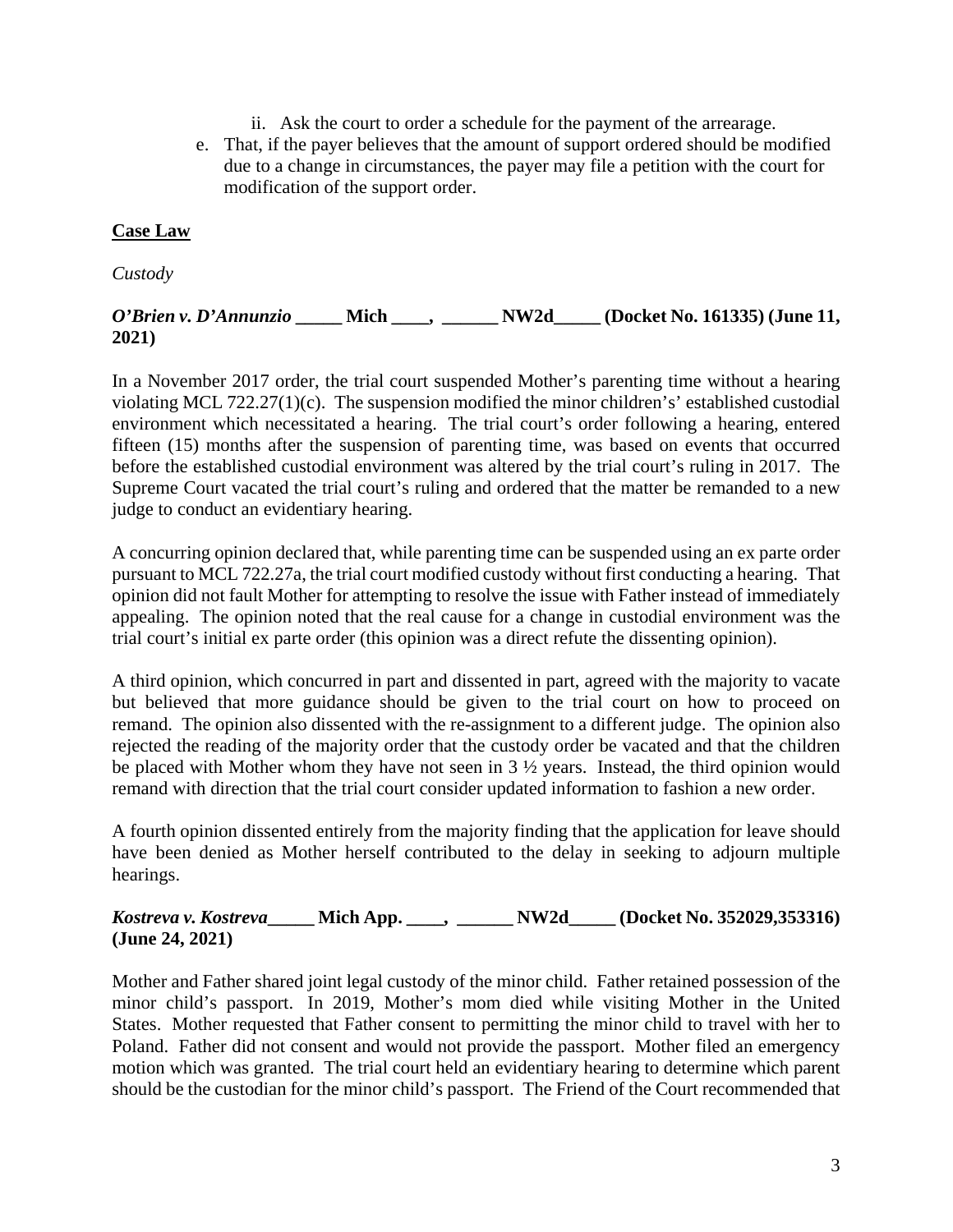Father continue to remain as custodian but that he pay Mother's attorney fees in the amount of \$1,112. Father objected and a hearing was held before the trial court. The trial court ordered that Father pay fees in excess of \$6,000 and that Mother be the custodian of the passport. Father appealed.

The Court of Appeals rejected Father's claims under the Uniform Child Abduction Prevention Act ("UCAPA") that Mother should have been prevented by the trial court for abducting the minor child to Poland. First, Father did not raise the UCAPA before the trial court. Second, the Court of Appeals did not find that allowing the minor child to travel to Poland with her mother to plan for the return of Mother's mom to the United States for burial presented a credible risk of abduction.

The Court also affirmed the trial court's ruling to change custody of the minor child's passport without first determining whether proper cause or a change in circumstance exists because whichever parent was custodian of the passport had no impact on the minor child's established custodial environment.

The Court further rejected Father's claims that the issuance of an ex parte order deprived him of his due process rights. The Court was not persuaded by his arguments that the ex parte motion lacked an affidavit and verification as required in MCR 3.207. The Court pointed to a United States Supreme Court ruling that some cases require emergency relief to be granted by the courts and that, in those cases, strict adherence to formal requirements such as affidavits and verification can be waived.

The Court also rejected Father's claims that, because Mother did not object to the Referee's recommendation that he retain custody of the passport, that the issue was precluded from being reviewed by the trial court under MCR 3.215(E)(4) $\&$ (5). Father provided no legal authority that the trial court was precluded from reviewing the issue on its own motion.

The Court further rejected Father's claims that the award of attorney fees against him was improper. The parties' judgment requires that the parties "cooperate to the extent which may be appropriate under the circumstances in accommodating one another should one wish to have the minor child for some special event or occasion. . ." The trial court did not error in finding that Father's motives to object to the travel were both frivolous and nefarious.

# *Echols v. Kabza***, unpublished per curiam opinion of the Court of Appeals, issued November 9, 2021 (Docket No. 355876)**

Pursuant to the terms of the Judgment of Divorce, entered in 2013, Mother and Father were awarded joint legal custody of their minor child with equal parenting time. The parties struggled to co-parent which prompted the trial court to appoint an L-GAL. Father tried to have the L-GAL removed on multiple occasions. The trial court held an evidentiary hearing which last twenty-two (22) days spanning over a year. The trial court awarded Mother sole legal custody, ordered that the parties continue to equally share parenting time, and discharged the L-GAL.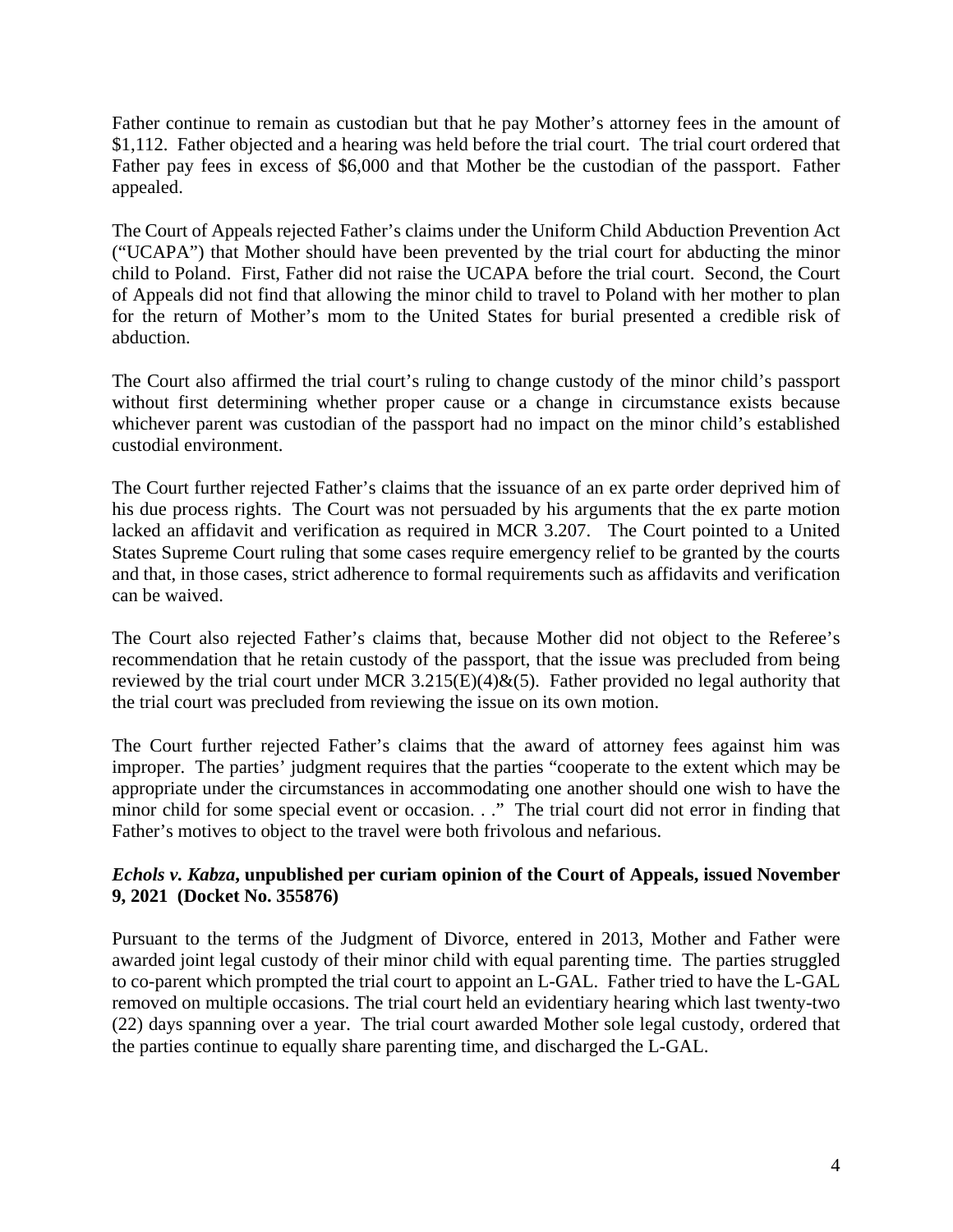The Court of Appeals rejected Father's argument that the trial court erred in considering evidence relating to events that transpired prior to the most recent custody order. *Vodvarka* does not preclude a trial court from considering such evidence. The Court affirmed the trial court's finding that Factor (b), the capacity and disposition of the parties to give the child love, affection and guidance and to continue the education of the minor child, favored Mother. By way of a nonexclusive list of examples, the Court noted the following findings by the trial court:

- Father had a history of being combative with school officials and was eventually banned from Ann Arbor's elementary school campus.
- Father sent emails to school staff members containing negative comments and information about Mother.
- Father also provided his input to school administrators as to how the school as a whole could function more efficiently and made accusations that the school violated various codes and ordinances.
- Father did not adhere to the school's requirement for checking students out, instead he slipped in behind a parent leaving the building to remove the minor child from the school.
- Father was combative with the minor child's kindergarten teacher. Specifically, Father threatened to have the minor child removed from the school citing a lack of progress with the child's reading after one-week in kindergarten and implied that the teacher was incompetent.
- At the same time, Father would remove the minor child early from school so he could spend time with her.
- The kindergarten teacher felt threatened by Father who also asked that he observe the class in an effort to obtain evidence that the teacher was actually teaching the minor child how to read.
- Father refused to use electronic software to review the child's progress and communicate with the school until he had time to research the software.
- Father did not allow the child to use a backpack on his parenting days and directed the school not to send home a work folder or other "paraphernalia"
- The principal received excessive emails from Father that exceeded the volume of those sent by a normal parent.
- Father refused to allow the minor child to bring a quarter on a field trip to the Farmer's Market as he did not want her to learn "the value of money."
- Father required that the kindergarten teacher not use general greetings towards him, as she did for other parents, instead requiring that she greet him by saying "Good Morning Mr. Kabza."

The Court highlighted Father's penchant for self-absorbed overreactions in a footnote. "The record showed that Kabza even overreacted in court when he felt slighted. When Kabza repeatedly failed to answer a question with a simple yes or no, Sisson began to restate the question and stated that Kabza "either can't answer or won't answer" the question. Kabza exclaimed: "Sorry; I take umbrage at that." "Yes, I'm taking umbrage; I'm signifying I'm taking umbrage at that question." After expressing his umbrage, Kabza gave Sisson permission to proceed."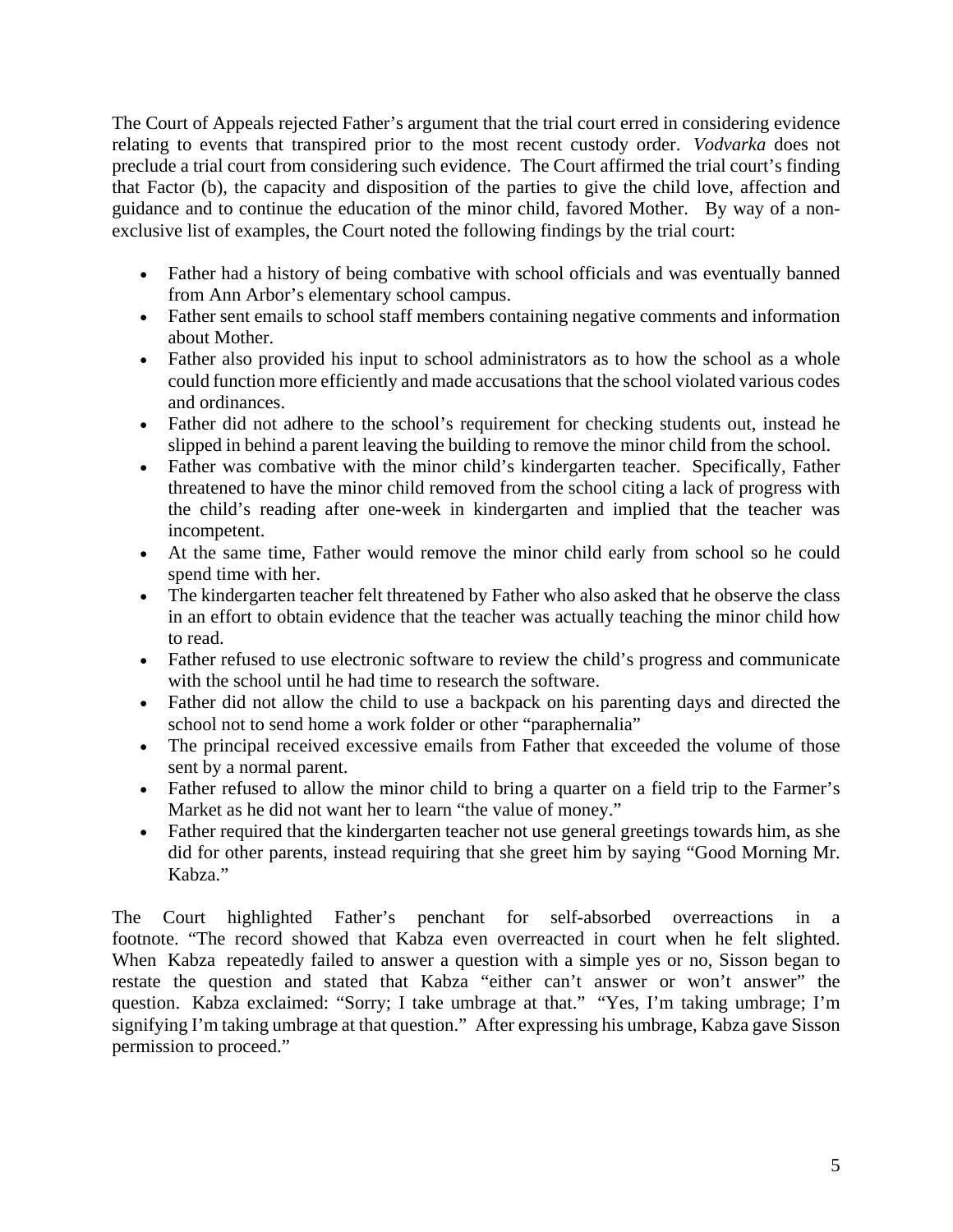## *Masters v. Masters***, unpublished per curiam opinion of the Court of Appeals, issued June 24, 2021 (Docket No. 355290)**

Mother and Father divorced in 2018. Mother was granted sole physical custody of the minor child while Father underwent therapy and treatment to address emotional issues. During this time, Mother was to supervise Father's parenting time. A year later Father filed a motion to enforce his parenting time. Father alleged that Mother was not allowing him to exercise parenting time with the minor child outside of seven (7) occurrences. The trial court ordered father to have therapeutic parenting time at Growth Works. Father sought further enforcement as Mother would not arrange for the minor child to appear at Growth Works. Mother went into hiding with the minor child and Father could not serve her. Father then moved to change custody alleging that Mother's disappearance was a change in circumstance. The detective testified that the minor child and Mother were still in Canada. The trial court issued a bench warrant for Mother's arrest but denied the motion to change custody.

The Court of Appeals vacated the trial court's order. First, the Court rejected the trial court's assertion that a change in circumstance could not be determined without Mother present. The fact that Mother engaged in parental kidnapping was, in and of itself, a change in circumstance. The trial court, on remand, was directed to consider Mother's disruption to the child's living and educational settings as well as frustrating a meaningful relationship between the minor child and Father.

# *Pueblo v. Haas***, unpublished per curiam opinion of the Court of Appeals, issued December 28, 2021 (Docket No. 357577)**

Plaintiff and Defendant were in a same-sex relationship and were never married. Defendant underwent in-vitro fertilization and gave birth to the child. Plaintiff did not adopt the minor child but both parties held themselves out as the parents of the child. The parties continued to co-parent the minor child even after their relationship terminated. Plaintiff filed a complaint under the Child Custody Act of 1970 which was dismissed with prejudice by the trial court. Plaintiff appealed and argued that she had standing as the child's equitable parent.

The Court of Appeals rejected Plaintiff's claim that she was a natural parent as the parties were not married pursuant to *Lake v. Putnam*, 316 Mich App 247 (2016). Plaintiff countered that she has standing under the "elastic definition" of natural parent pursuant to *LeFever v Matthews*, Mich App  $\frac{1}{\sqrt{2}}$ ;  $\frac{1}{\sqrt{2}}$  NW2d  $\frac{1}{\sqrt{2}}$  (2021) (Docket No. 353106). The Court distinguished this case from *LeFever* as in that case, Plaintiff's eggs were used and Defendant gave birth thereby giving a physical connection to the children as a result of the genetic relationship. The Court also declined to extend the equitable parent doctrine to parties who were not married irrespective of the fact that marriage was not a legal option for the parties at the time the child was conceived.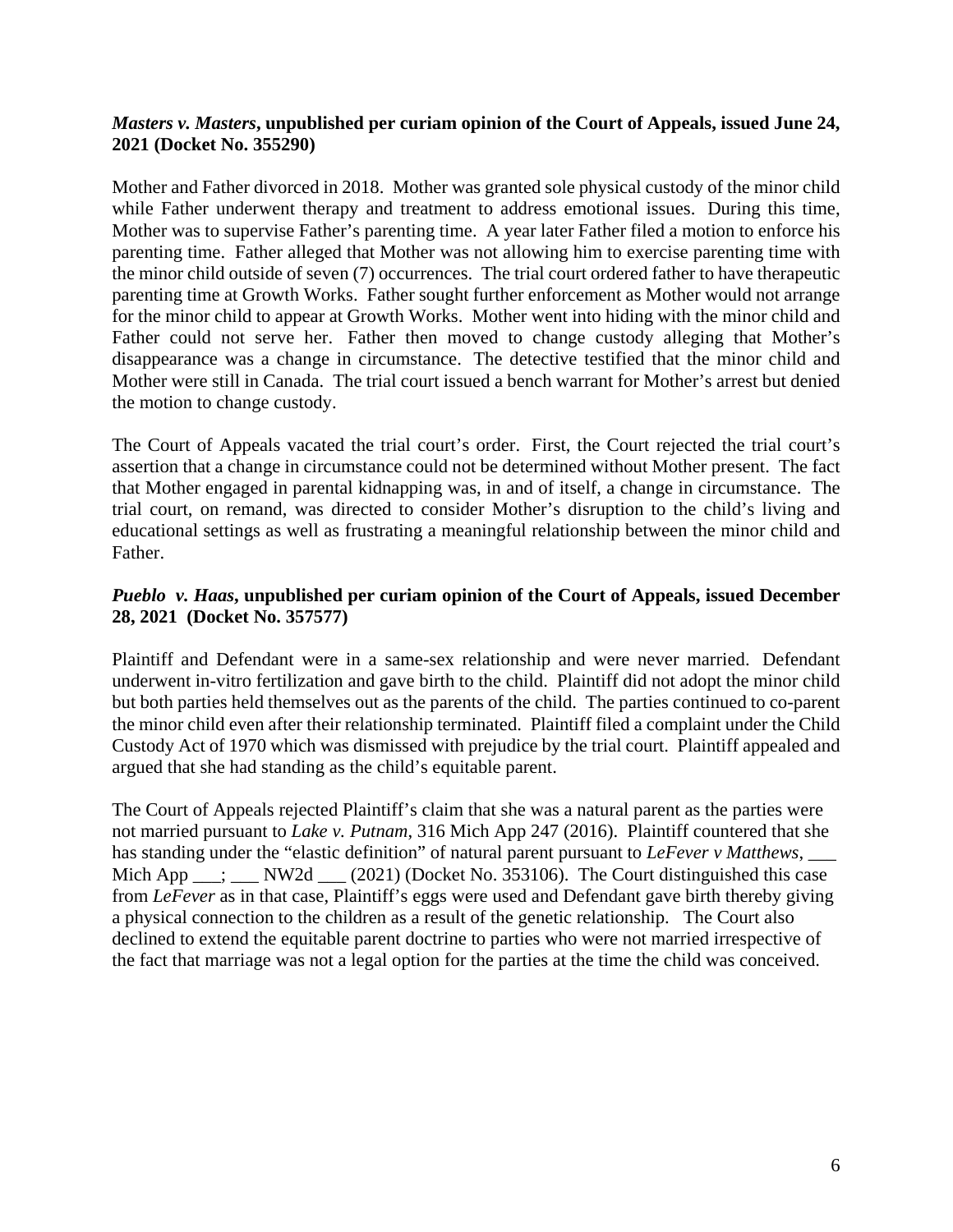## *Parenting Time*

# *Kuebler v. Kuebler***, unpublished per curiam opinion of the Court of Appeals, issued November 18, 2021 (Docket No. 354327, 355934, 356641, 356709)**

Highly contentious post-judgment matter. Mother is a research scholar at the University of Michigan. Father is an assistant United States attorney. Pursuant to the terms of the Judgment of Divorce, Father was awarded sole legal and physical custody while Mother was awarded supervised parenting time as a result of Mother's "serious personality disorder." Mother was also to undergo psychotherapeutic treatment. Mother has a history of making allegations against Father of domestic violence against Mother and abuse against the minor children. None of these allegations were substantiated. Father also had anger issues and the judgment provided that he was to undergo mental-health treatment.

Mother filed a motion to modify parenting time in 2017. That motion was denied without a hearing by the trial court and following two (2) remands from the Court of Appeals, an evidentiary hearing was eventually held. The trial court treated Mother's request as a motion to modify custody and denied the request finding no change in circumstance and/or proper cause and opined that Mother's conduct had gotten worse instead of improving. The trial court increased Mother's child support obligation after she obtained employment at the University of Michigan and made the support retroactive to when Mother obtained her new position. Finally, the trial court awarded Father \$37,000 in attorney fees.

The Court of Appeals affirmed the trial court's rejection of Mother's motion to modify custody (which Mother had titled as a request to move parenting time). Mother's motion alleged that she was simply seeking to modify the conditions of parenting time and that the court should apply the standard in *Kaeb v Kaeb*, 309 Mich App 556, 570; 873 NW2d 319 (2015). However, Mother's motion was not to transition from supervised parenting time for two (2) hours per week to unsupervised parenting time for two (2) hours per week. Instead, Mother's motion sought overnight weekend parenting time, expanded weekday parenting time, and holiday parenting time. The Court of Appeals appears to have given great deference to the trial court's finding that Mother's request to modify parenting time from supervised time to overnight parenting time altered the established custodial environment and found that, regardless of the standard applied, the trial court correctly found that Mother did not demonstrate a change in circumstance or proper cause and that her behavior had worsened and not improved since the last custody order. Mother had fabricated a PPO petition against Father, disparaged him in Facebook posts, wrote a letter to the State Bar of Michigan commissioner, and filed a complaint with his employer.

## *Gittler v. Steenhoven***, unpublished per curiam opinion of the Court of Appeals, issued September 23, 2021 (Docket No. 356034)**

Following the entry of a judgment of divorce, the trial court ordered Mother's parenting time take place exclusively at her parents' home, that her parents be present at all times, and that an alarm be placed on the minor child's bedroom door. These safety measures were put into place as a result of a CPS investigation following Mother's homicidal ideations against the minor child. Mother filed a post-judgment motion to lift safety restrictions and to change custody for the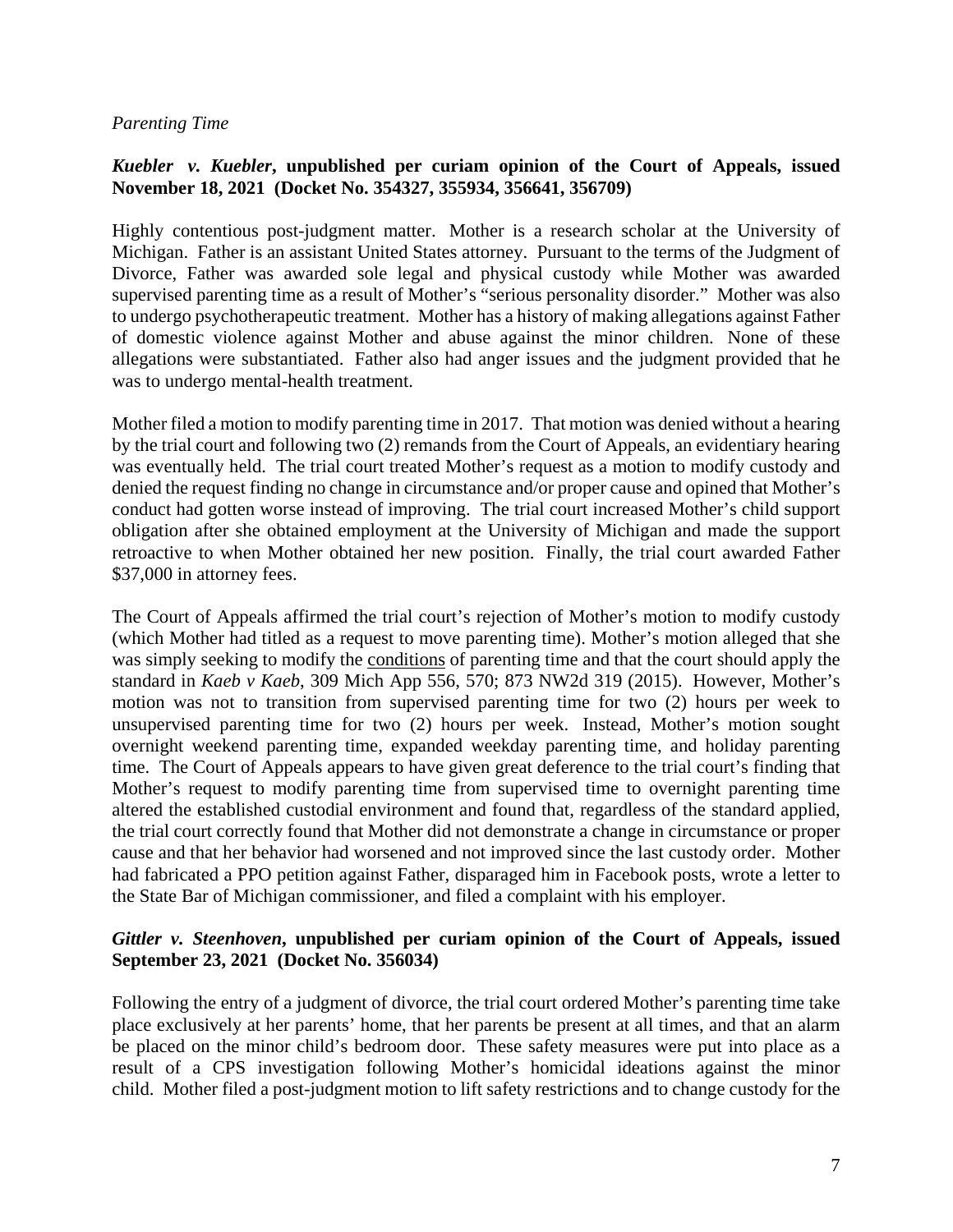minor child to attend kindergarten. Mother testified about her mental health diagnoses and her treatment. She testified that she did not pose a threat to the minor child. Mother's counselor testified that she had no concerns about Mother exercising parenting time alone with the minor child. Father opposed lifting the restrictions and about the choice of school for the minor child's kindergarten. Defendant worked from home and took care of the minor child and his daughter. Following a referee hearing, the FOC recommended that the safety restrictions be lifted and the minor child attend STEM Academy which was Mother's choice of school. The Referee further recommended that physical custody be modified with the minor child living primarily with Mother. This recommendation was adopted by the trial court.

The Court of Appeals reversed the trial court's lifting of the restrictions finding that it was against the great weight of the evidence to lift safety restrictions where Mother had previously had ideations of slitting the minor child's throat and had, in the past, voluntarily gone off her medications. The Court did affirm the choice of school and modification of physical custody. The Court rejected Father's argument that the trial court did not apply each best interest factor noting that, if a factor does not apply, the trial court does not have to address it in any further detail.

The Court affirmed the school choice and modification of physical custody. The Court found that the trial court did apply the clear and convincing evidence standard. The Court found that Mother did take care of the child (getting him ready in the morning, etc.) and that the shortcomings cited by Father (i.e. not transporting the minor child) were a result of the safety plan. The Court also affirmed the trial court's findings that Mother's mental health issues did not prevent her from parenting the minor child.

A dissenting opinion would have affirmed the trial court's removal of the safety restrictions finding that they were no longer necessary.

*UCCJEA*

*Veneskey v. Sulier***, \_\_\_\_\_ Mich App \_\_\_\_\_, \_\_\_\_\_\_ NW2d \_\_\_\_\_\_, 2021 (Docket No. 355471)**

Minor child was living in North Carolina with her Mother, Stepfather and half-sibling in a home owned by Grandparents. Mother died. Grandparents obtained a power-of-attorney from the stepfather and removed the minor child from North Carolina to Michigan. The minor child's Father was not consulted. The probate court in Michigan granted a limited guardianship to Grandparents. Grandparents then sought custody in Michigan with Father being identified as the defendant. Father sought summary disposition as he filed a custody action in North Carolina which was the last residence of the minor child. The trial court granted Father's motion and dismissed the Michigan custody action.

Grandparents contended that there was a gap of time between the minor child having a parent in North Carolina and a custody action being filed in Michigan, and thus, North Carolina was not the minor child's home state. The Court of Appeals disagreed and ruled that "[A]n individual who removes a minor child from the home state should not obtain a benefit between the removal date and date of filing of a custody petition in Michigan by claiming that this period destroyed the prior occupancy period and relationship to the home state." In this case, the guardianship petition was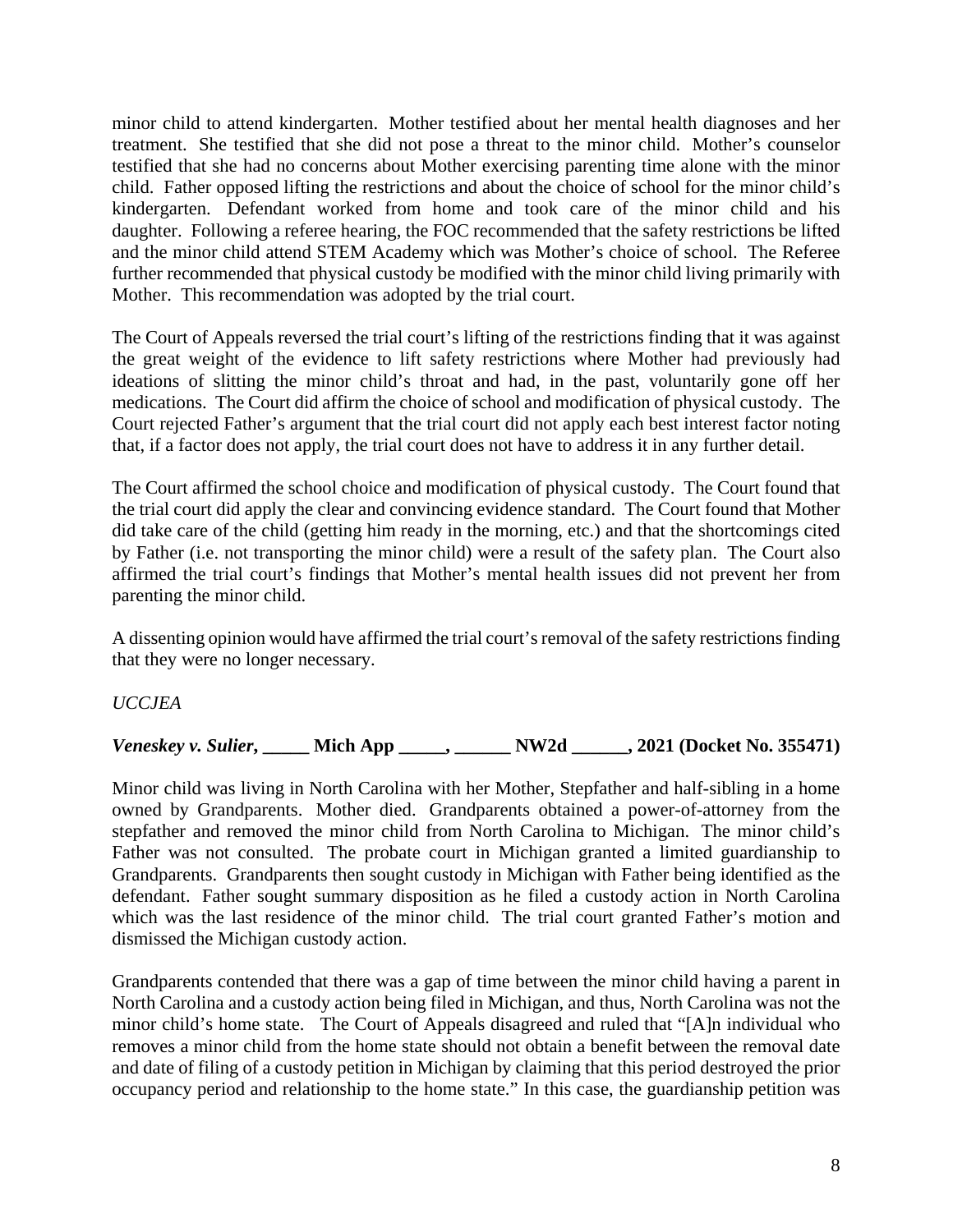filed only days after the minor child was removed from North Carolina which is the child's home state pursuant to MCL 722.1102(1)(a).

Additionally, the Court found that Michigan should decline jurisdiction as it was not a convenient forum pursuant to MCL 722.1207, specifically, that the minor child spent more time in North Carolina.

## *Child Support*

## *Milne v. Milne***, unpublished per curiam opinion of the Court of Appeals, issued September 23, 2021 (Docket No. 355862)**

Parties were unmarried but held themselves out as married. Parties had 2 children. After Mother traveled to Albania with the minor children, Father petitioned for custody. After Mother returned, the trial court entered an interim order for joint legal custody and equal parenting time. The interim order was reduced to a final order after an evidentiary hearing. The Court of Appeals affirmed order was reduced to a final order after an evidentiary hearing. the trial court's findings regarding the children's established custodial environment and best interest findings. The Court also affirmed the trial court's finding of joint legal custody.

The trial court did reverse the trial court's child support order as the trial court did not properly consider the imputation factors pursuant to MCSF 2.01 $(G)(2)$ . Specifically, the trial court made general findings that Mother was capable of working a full-time job without making any findings regarding her actual ability to do so.

## *Kuebler v. Kuebler***, unpublished per curiam opinion of the Court of Appeals, issued November 18, 2021 (Docket No. 354327, 355934, 356641, 356709)**

The trial court retroactively modified the child support obligation pursuant to MCL 552.603(b) finding that Mother did not properly inform the Friend of the Court office of her new employment. Mother obtained new employment in January of 2018 and that month did inform the FOC of her new employment but not the amount of her new income. The trial court concluded that Mother did not commit a fraud on the court by not disclosing her income, and in making that finding, MCL 552.603(b) was inapplicable. Even Mother's misrepresentation that there was a nocontact order between the parties does not rise to the level of a misrepresentation under the statute. The Court ordered that the support be modified to the month/year in which the motion was filed.

#### *Spousal Support*

## *Glowacki v. Glowacki***, unpublished per curiam opinion of the Court of Appeals, issued June 10, 2021 (Docket No. 350691)**

Wife and Husband married in 2004. At the time the parties married, Wife worked in the aviation industry and Husband was completing medical school. He ultimately opened his own practice with contributions from Wife who also worked in the practice until 2012 when she remained at home to take care of the children from a previous relationship. The parties ultimately found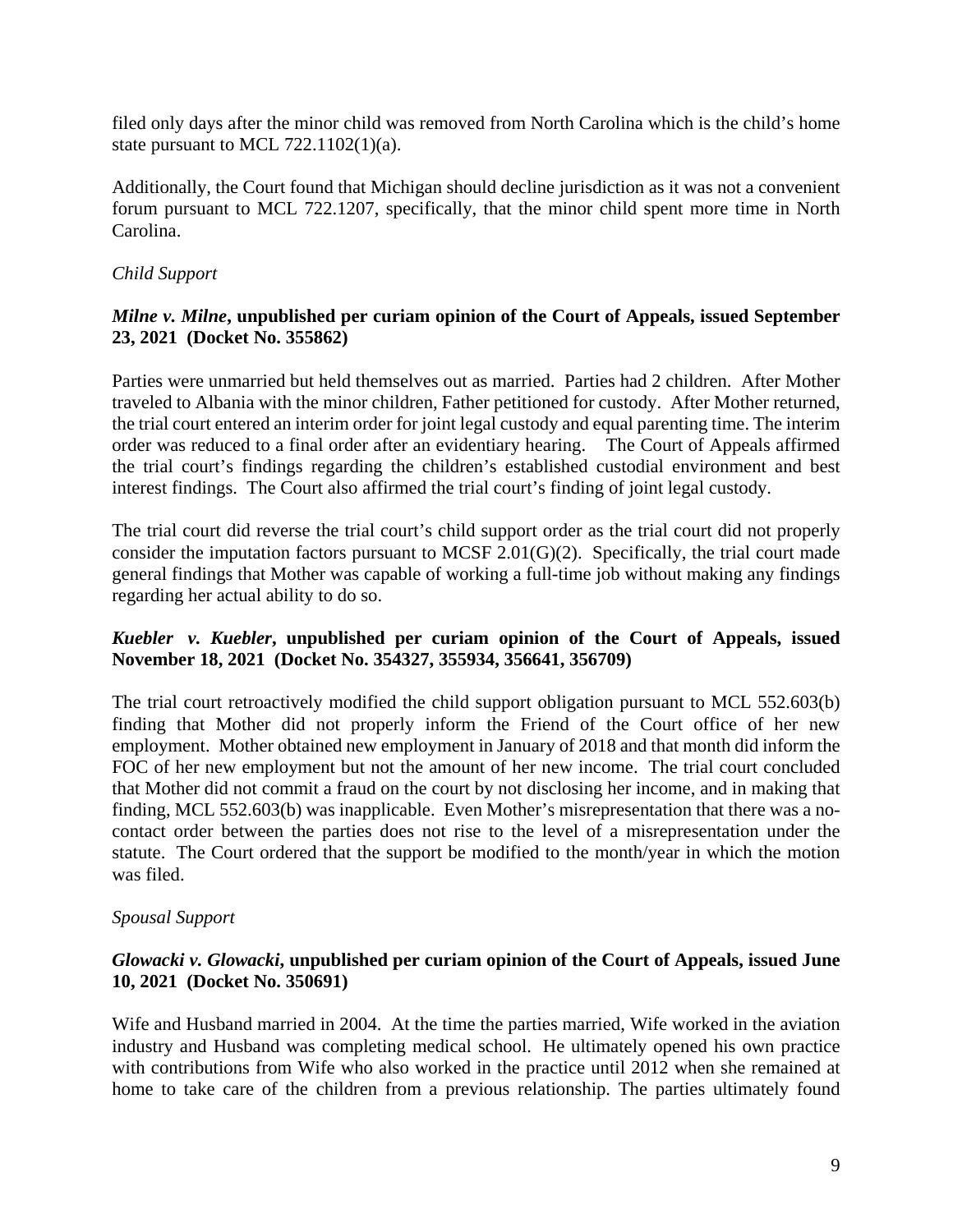themselves with a tax liability to the state and federal government totaling nearly \$2.7 million. Wife was initially granted innocent spouse status but that status was later denied for the periods of 2011-2014 and 2016. The parties blamed one another during trial for living beyond their means. Following trial, the court awarded Husband the marital home in Michigan and Wife the home in Colorado. It also found that the parties were equally responsible for the tax liability. Wife's counsel argued that the value of the medical practice (\$184,000 per a valuation expert) was only relevant as to spousal support and both attorneys confirmed the trial court's inquiry that the Colorado and Michigan homes were the only assets to be divided. Wife did not request that the value of the medical practice be divided. Accordingly, Husband was awarded the medical practice. The trial court ordered Husband to pay Wife \$30,000 per month in spousal support for four (4) years and then held that Wife's claim to support would be forever barred. The spousal support was offset by various liabilities assigned to Wife including her share of the tax liability, her car payment, and attorney fees.

The Court of Appeals vacated the portion of the spousal support award that barred any future spousal support after four (4) years as the parties did not negotiate or consent to the spousal support award and modification of spousal support was not barred. The Court denied Wife's claim that the trial court erred in not awarding her a portion of the medical practice as Wife did not request a share of the practice at trial. Finally, the Court vacated the assignment of responsibility for the tax debt. While the trial court did make a finding the parties were equally responsible for excessive spending, the trial court did not examine any other *Sparks* factors in order to make a determination for an equitable division of the marital estate.

# *Elliot v. Elliot***, unpublished per curiam opinion of the Court of Appeals, issued July 15, 2021 (Docket No. 353269)**

Consent Judgment of Divorce provided that Husband would pay Wife \$3,000 per month in spousal support and that Husband's anticipated retirement at age 65 would constitute a change in circumstance to consider a modification. Husband retired in 2019 and petitioned to terminate the support obligation. The trial court did an interim reduction from \$3,000 to \$2,000 per month and following a two (2) day evidentiary hearing, reduced the obligation further to \$1,700, and then ultimately \$1,500 per month.

The Court of Appeals affirmed the fact that the trial court made findings as to the factors set forth in *Loutts*. The fact that the factors were identified in a preceding paragraph and then analyzed in preceding paragraphs satisfies the requirement set forth in *Loutts.* 

The Court found that the trial court's error in this case came by applying the legal standard set forth in *Walker v Walker*, 155 Mich App 405; 399 NW2d 541 (1986). That case was established before 1990 and is no longer binding as there is a more recent case on point. Instead, the trial court should have applied *McCallister v McCallister*, 205 Mich App 84, 85;517 NW2d 268 (1994). In *McCallister*, the Court held that it was appropriate for a trial court to consider a party's property when contemplating whether he/she had an ability to pay. The trial court is required to consider "all circumstances" of the case including retirement accounts.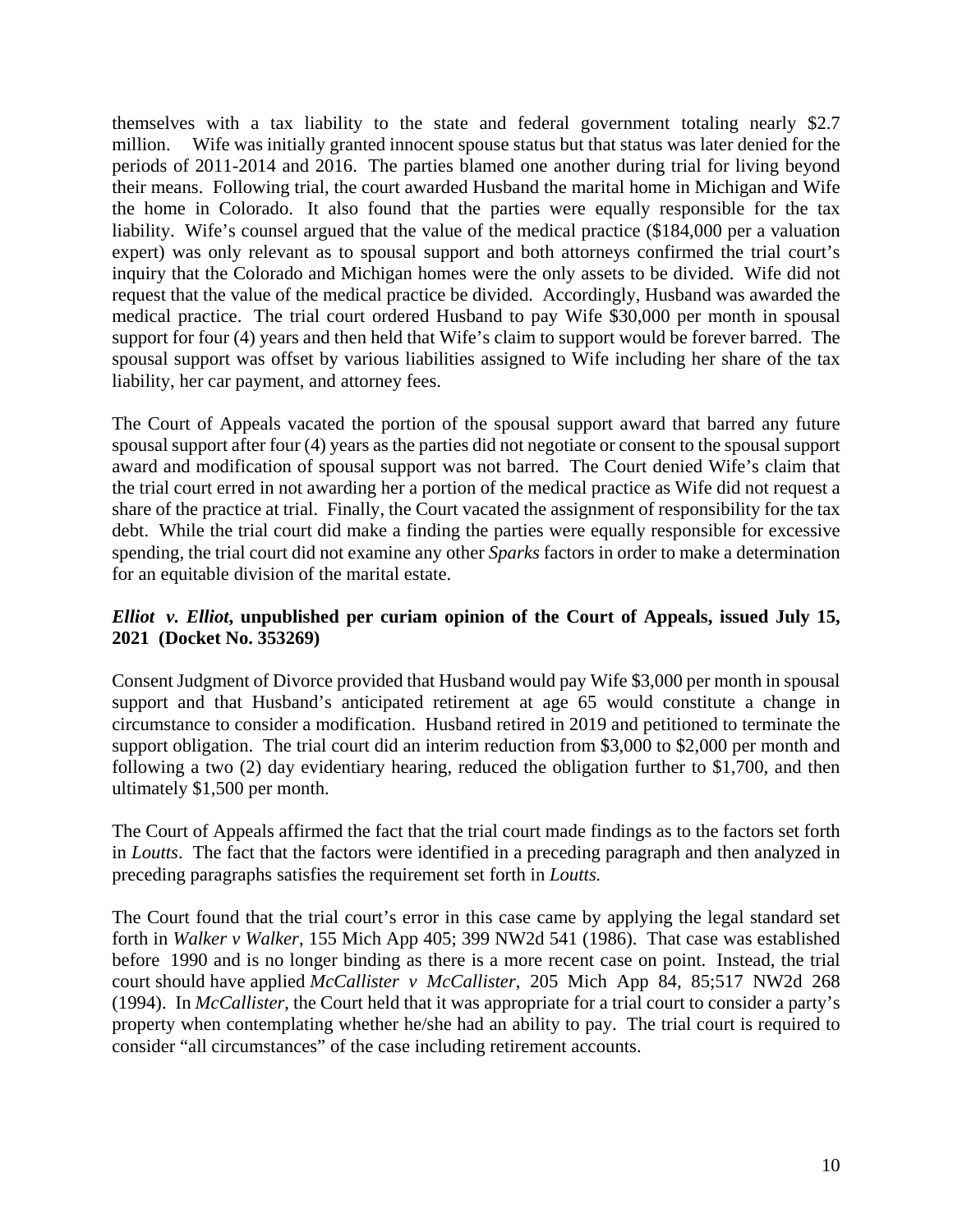The Court also held that parties are unable to "contract away" the equitable powers that are granted to the circuit court. Such agreements would be void as they are contrary to public policy.

## *McGlown v. Hall***, unpublished per curiam opinion of the Court of Appeals, issued August 12, 2021 (Docket No.353885)**

Wife worked for Chrysler earning \$120,000 per year. Husband owned several closely held businesses with gross receipts of \$2.5 million. Following a 7-day trial, the trial court issued a lengthy opinion. Wife appealed three (3) specific findings by the trial court. First, Wife challenged the trial court's findings that her retirement accounts were entirely marital but failed to preserve this issue before the trial court. Second, Wife challenged the value of Husband's businesses and income, but failed to provide any legal authority in her brief. The Court of Appeals remarked, because this state's courts do not serve as the research assistants of litigants before them, *Walters*, 481 Mich at 388, "[t]his Court will not search for authority to sustain or reject a party's position," *Phillips v Deihm*, 213 Mich App 389, 401; 541 NW2d 566 (1995). Finally, the Court rejected Wife's argument that she was entitled to spousal support and affirmed the trial court's finding that the property awarded to her was "sufficient to ensure the suitable support and maintenance of both plaintiff and the minor child for purposes of MCL 552.23(1).

*Personal Protection Order*

*SP v. BEK***, \_\_\_\_\_ Mich App \_\_\_\_\_, \_\_\_\_\_\_ NW2d \_\_\_\_\_\_, 2021 (Docket No. 353984, 353992)**

The Court addressed the novel issue of whether a petitioner can issue a PPO on behalf of minor children against a parent whose rights have been terminated. Petitioner (Mother) and Respondent (Father) were divorced when the PPO petitions were filed. Respondent had been charged with five (5) counts of criminal sexual conduct against the minor children. CPS pursued parental termination based upon the allegations. The trial court terminated Father's rights. Respondent was acquitted on the CSC charges. Nearly two (2) years after the parental termination, Petitioner sought a PPO on behalf of the minor children against Respondent alleging that Petitioner was showing up to the minor children's basketball games and making intimidating gestures towards the children. An ex parte PPO was entered. Respondent alleged that the trial court is precluded from issuing a PPO against him pursuant to MCL 600.2950(26)(b) unless both parents have their rights terminated. The Court of Appeals rejected this argument and found that the MCL 600.2950(26)(b) applies to a child where the parental rights of either or both parents have been terminated. Additionally, the Court of Appeals rejected Respondent's arguments that his actions at the minor child's basketball games did not support the issuance of an ex parte PPO. Not only was his behavior at the basketball game driven by a desire to intimidate and threaten the children, but the child also sexual abuse allegations against Father alone were sufficient to traumatize the children by just his mere presence at the game.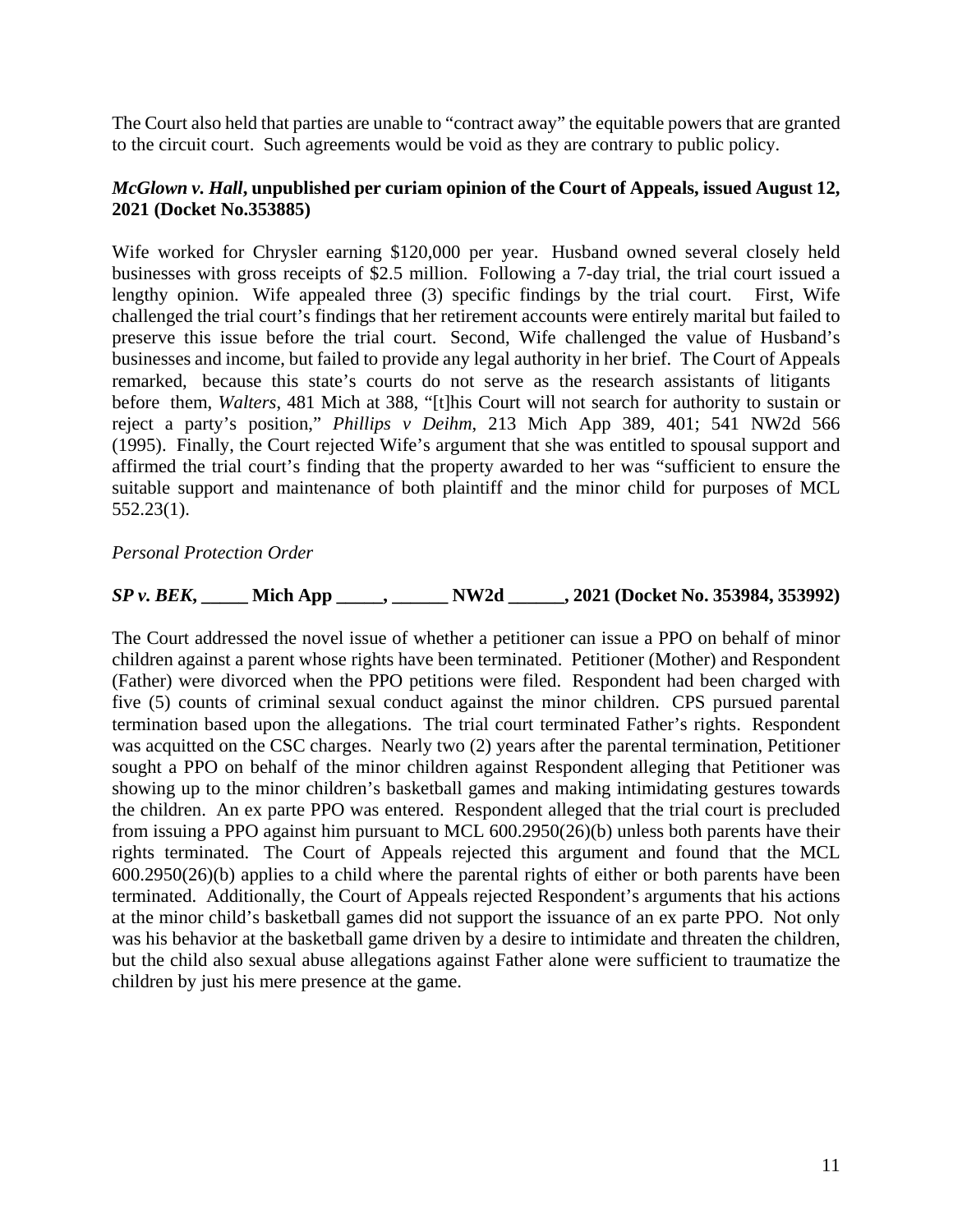## *Attorney Fees*

## *Messaros v. Messsaros***, unpublished per curiam opinion of the Court of Appeals, issued November 9, 2021 (Docket No. 356567, 357467)**

Mother appealed the trial court's denial of her request for attorney fees. Mother alleged that she earned \$18,000, that Father earned substantially more, and that the case was "financially devastating." Mother alleges that MCR 3.206(D) provides that the trial court should have awarded attorney fees because she was unable to bear the expense and Father was. The Court of Appeals found that while Father did earn more than Mother, she did not demonstrate that she was *unable* to bear the expense of the litigation.

## *Property Division*

## *Estate of Judy Zilka v. Robert Zilka***, unpublished per curiam opinion of the Court of Appeals, issued August 12, 2021 (Docket No. 350739)**

Wife (in this case, represented by her Personal Representative) was diagnosed with ALS. While Husband initially served as her caregiver, there was evidence he was emotionally and physically abusive to her both before and after her diagnosis. Wife filed for divorce which resulted in a bench trial. A judgment of divorce was entered with Wife passing away eleven (11) days later. The trial court awarded Husband the vacation home and ordered him to take out a loan in the amount of \$163,000 - \$125,000 of which was to pay to Wife as well attorney fees and QDRO fees. Wife was granted a life estate in the marital home with Husband receiving a remainderman interest (the life estate was valued at \$125,000). Wife also received a life estate in the personal property at the marital home with Husband receiving a remainderman interest. The trial court also awarded Wife items of personal property including a horse trailer and retirement accounts. Husband was also ordered to assume full liability on all joint debt. The initial division was a 70/30 split in favor of Husband. The trial court then ordered a \$100,000 life insurance policy on Judy's name be awarded to her. Wife's estate appealed arguing that the division was not equitable as the life insurance policy was not something Wife could enjoy during her life. Husband likewise cross-appealed arguing that the trial court did not consider his ability to pay the debts and in "double dipping" the award of a life estate to Judy by allowing her to live in the home and by requiring Husband to pay her \$125,000.

While the trial court made mistakes in the division, the errors were found to be harmless by the Court of Appeals. The Court rejected the way in which the trial court divided property to ensure that Wife was taken care of until she passed. The trial court also should not have awarded the \$100,000 life insurance policy to Judy as it was essentially an award to her heirs. The award of \$100,000 to Wife was also speculative as there was no certainty with when she would pass.

The Court also rejected the trial court's award of "life estates" to Wife as "questionable." It also contradicts the policy of finality in a divorce proceeding. The trial court also erred but not making any findings nor did the trial court consider MCR 3.206(D).